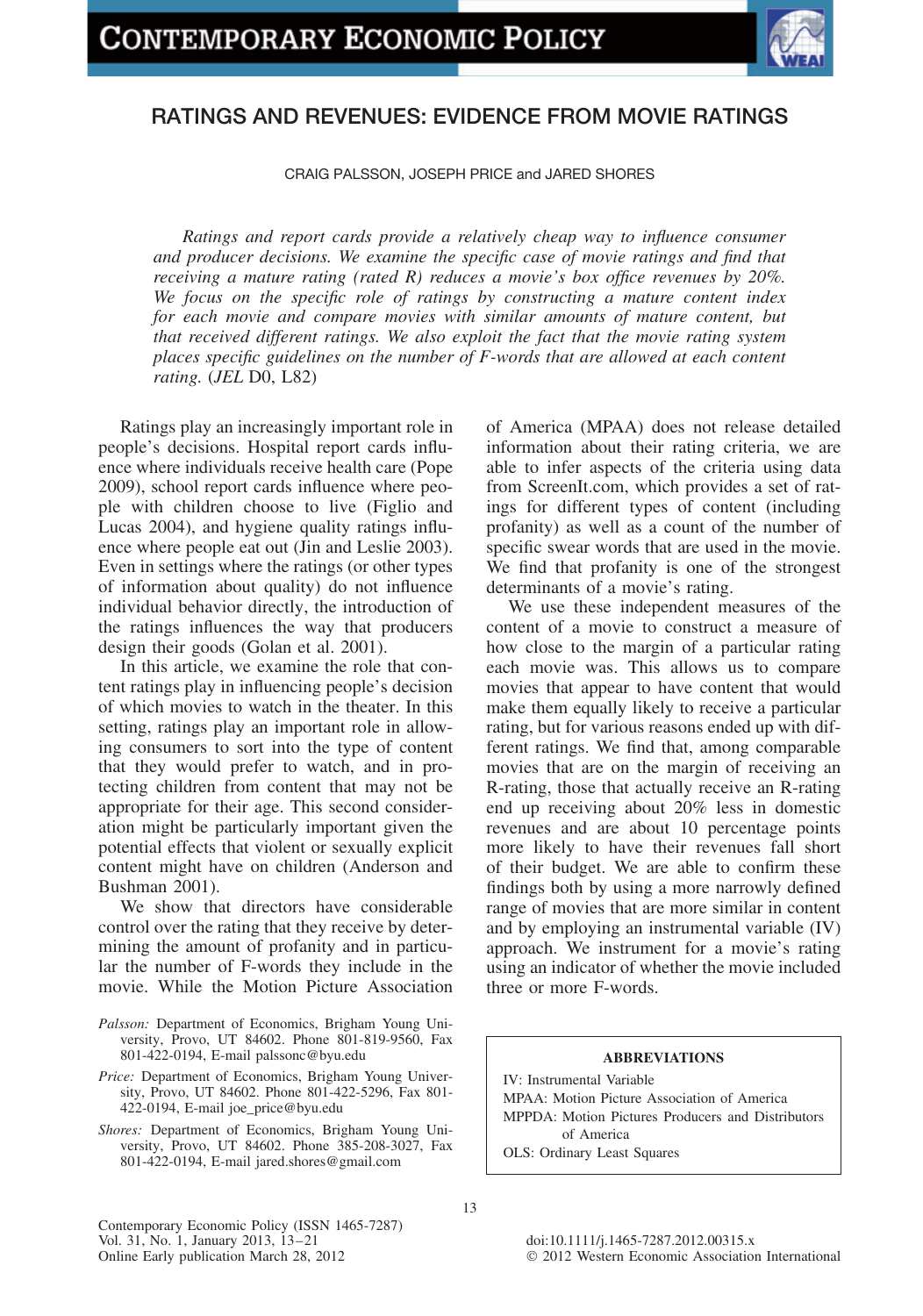# I. MOVIE RATINGS

In the early 1920s, Hollywood had a bad string of incidents that provoked public demand for censorship and the cleaning up of the movie industry. In response to the public outcry the Motion Pictures Producers and Distributors of America (MPPDA) formed an association. The leader of this group was the Republican National Committee Chairman, Will Hays. As the new leader of the MPPDA, he drafted what became known as the Hays Code. It outlined strict and specific guidelines as to what was suitable and what was unsuitable for American audiences.

On November 1, 1968, the Hays Code was replaced by the voluntary film rating system, the MPAA. This system gave submitted films a coded rating: G (general audiences, all ages admitted), M (mature audiences, parental guidance suggested but all ages admitted), R (children under 16 not admitted without an adult), and X (no one under the age of 17 admitted). The association later changed M to PG because of common misconceptions that an M was worse than an R-rating. In 1984, the association added the PG-13 and NC-17 categories.

The process for any film to receive an MPAA rating is the same. The producer or director of a movie submits his/her film to the MPAA and pays a scaled fee that is based on the movie's total budget. A review board at the association then watches the film and gives it a rating they believe is appropriate for the film's content. Factors they consider include sex, nudity, violence, language, drug use, and adult topics. Taking specific notes as to their reasoning and rating choice, the group then discusses what rating they believe the film should receive. The final rating is then decided by a majority vote. If the film's producer or director does not like the MPAA's assigned rating, they are allowed to edit and resubmit the film for a re-rating. Because of the cost of re-editing a film, producers and directors are also allowed to appeal the association's rating decision.

Many past studies include the movie's MPAA rating as a control in their examination of other factors that influence movie revenues (Einav 2007; Ravid 1999; Sochay  $1994$ <sup>1</sup> and all find that R-rated movies have lower average revenues than the movies with lower ratings. Other studies confirm that R-rated movies have lower

average revenues, provide a lower return on investment, and are less likely to be financially successful (Austin, Nicolich, and Simonet 1981; De Vany and Walls 2002). This has created an R-rated puzzle in that R-rated movies are less financially successful, but continue to constitute the majority of movies produced in the United States. There have been attempts to try to explain this R-rated puzzle within a rational framework based on concepts of risk aversion by firms or differences in revenues between domestic and international markets (Ravid and Basuroy 2004; Switzer and Lang 2008).

#### II. DATA

We use data from The Numbers, which provides box office data for all domestically distributed films since 1995. We include in our sample all motion pictures between 1996 and 2009 for which The Numbers provide budget data. It also provides information on each movie's budget, though this information is not publicly available for every movie. In Table 1, we list, for each of the four rating categories, $<sup>2</sup>$ </sup> the average domestic revenue, budget, and fraction of movies for which domestic revenue exceeds the budget.

The results in Table 1 show that G films have the highest average revenues (\$80 million). PG and PG-13 films have about the same average revenue (around \$65 million) and R movies have the lowest average revenue (\$35 million). However, nearly each rating has a 55% chance of its theater revenue exceeding its budget. Finally, the number of theaters that show a movie is highly correlated with the film's rating. We find that G, PG, and PG-13 films all have a greater than 90% chance of being qualified as wide release (shown in more than 600 theaters), whereas R films have only a 79% chance.

One of the limitations of the MPAA rating system is that it provides a single measure that combines information about different types of content (sex, violence, profanity, etc.). In 1990, the MPAA started to include rating descriptions for each film so as to provide parents with additional information about reasons a film received a certain rating. Although there is no rubric or scale of reference, the MPAA has adjusted these

<sup>1.</sup> For a survey of the literature on movie revenues see Hadida (2009) and McKenzie (2012).

<sup>2.</sup> For our sample, we omit NC-17 and unrated movies. Combined, these two ratings make up only 1% of the box office market share.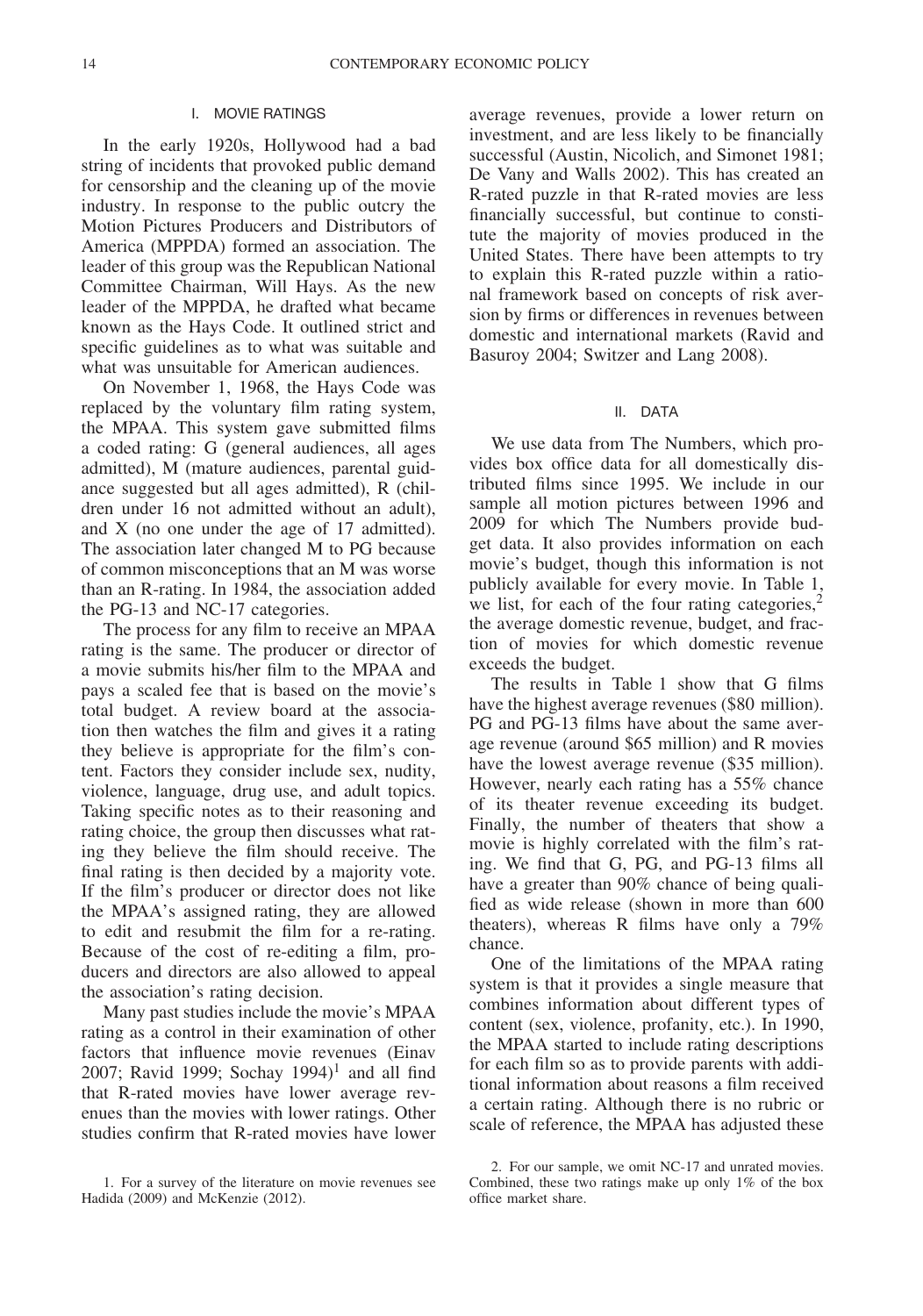|                        | G               | PG              | $PG-13$         | $\bf{R}$        | All             |
|------------------------|-----------------|-----------------|-----------------|-----------------|-----------------|
| <b>Budget</b>          | 52.898 (42.515) | 51.890 (43.589) | 49.338 (42.647) | 29.960 (27.175) | 41.299 (38.132) |
| Average revenue        | 79.908 (78.106) | 69.544 (72.780) | 65.513 (75.162) | 35.346 (40.689) | 53.290 (64.166) |
| Median revenue         | 58.522          | 46.427          | 39.161          | 22.702          | 32.120          |
| Prob(Revenue > Budget) | 0.57(0.50)      | 0.63(0.49)      | 0.54(0.50)      | 0.52(0.50)      | 0.55(0.50)      |
| <b>Theaters</b>        | 2,663(869)      | 2,642 (937)     | 2,412 (934)     | 1,716 (1,020)   | 2,145(1,045)    |
| Content                |                 |                 |                 |                 |                 |
| Profanity              | 0.20(0.45)      | 1.22(0.78)      | 3.01(1.06)      | 4.56(0.91)      | 3.36(1.58)      |
| <b>Sex</b>             | 0.78(0.79)      | 1.76(0.96)      | 3.17(1.08)      | 3.78(1.25)      | 3.18 (1.38)     |
| Gore                   | 0.65(0.55)      | 1.22(0.83)      | 2.10(1.19)      | 3.25(1.59)      | 2.44(1.55)      |
| Violence               | 2.17(1.00)      | 2.65(1.06)      | 3.36(1.43)      | 3.94(1.41)      | 3.48(1.45)      |
| Alcohol                | 0.65(0.70)      | 1.50(1.13)      | 2.60(1.16)      | 3.01(1.27)      | 2.57(1.33)      |
| F-words                | 0.00(0.00)      | 0.00(0.07)      | 0.55(0.76)      | 37.86 (48.58)   | 16.81 (37.16)   |
| N                      | 54              | 224             | 668             | 738             | 1.684           |

**TABLE 1** Descriptive Statistics

*Notes:* Our sample includes all movies from 1996 to 2009 for which The Numbers has budget data. The budget and revenue numbers are all measured in millions of dollars. Standard deviations are in parentheses. The content measures are from ScreenIt.com and are all measured on a 1–5 scale.

descriptions to fit the specific content of each film. The common descriptors include nudity, language, violence, gore, and drug use. Each of these categories often has further description, such as intense, heavy, or mild. The qualitative nature of these descriptors and their changing nature over time make them difficult to use in an empirical analysis.

Some Websites have begun to provide additional information to parents about movie content. These Websites, such as kidsinmind.com, dove.org, and screenit.com, provide specific ratings for different types of content. We use data from Screen It, an independent organization unaffiliated with any religious or political groups, that provides content ratings for widerelease films. Screen It uses 16 content categories (profanity, sex/nudity, etc.) and assigns one of six ordered ratings—from "none" to "extreme"—to each group. Screen It also provides descriptions of scenes that fit each category, giving users an idea of exactly what the rating signifies. The Screen It data contain reviews for 99% of the movies for which we have revenue and budget data. In Table 1 we provide the average scores and standard deviations for the five content areas we use in our analysis.

Although many of these categories are subjective and may be influenced by the preferences and tastes of the reviewer, profanity is one objective measure of content that is easy to quantify. Screen It provides a list of profanities used in the film along with a frequency count. Since profanity takes many forms, we focus on the four most common swear words. Table 2 uses the full Screen It sample to show the frequency of swear words by rating.

### III. CONTENT AND RATINGS

The process by which ratings are assigned to movies is intentionally kept a mystery. In this section, we use data on various content measures to test for patterns in how movie ratings are determined. Since the distribution of scores varies across each of the content measures, we standardize each of these variables to have a mean of 0 and a standard deviation of 1.

In the first column of Table 3, we examine movies that received either a G or PG rating and then examine the characteristics that predict whether a movie received the higher rating of the two (in the subsequent columns we do the same for each of the other adjacent pairs of movie ratings). All of the analysis is based on a logit model, with marginal effects reported in the table. Each regression includes controls for each of the content measures and a linear term for the year the movie was released.

For all three of the rating groups, we find that profanity plays an important role in predicting a movie's rating. For example, a standard deviation increase in profanity (which is about 1.62 points on the 0–5 scales) increases the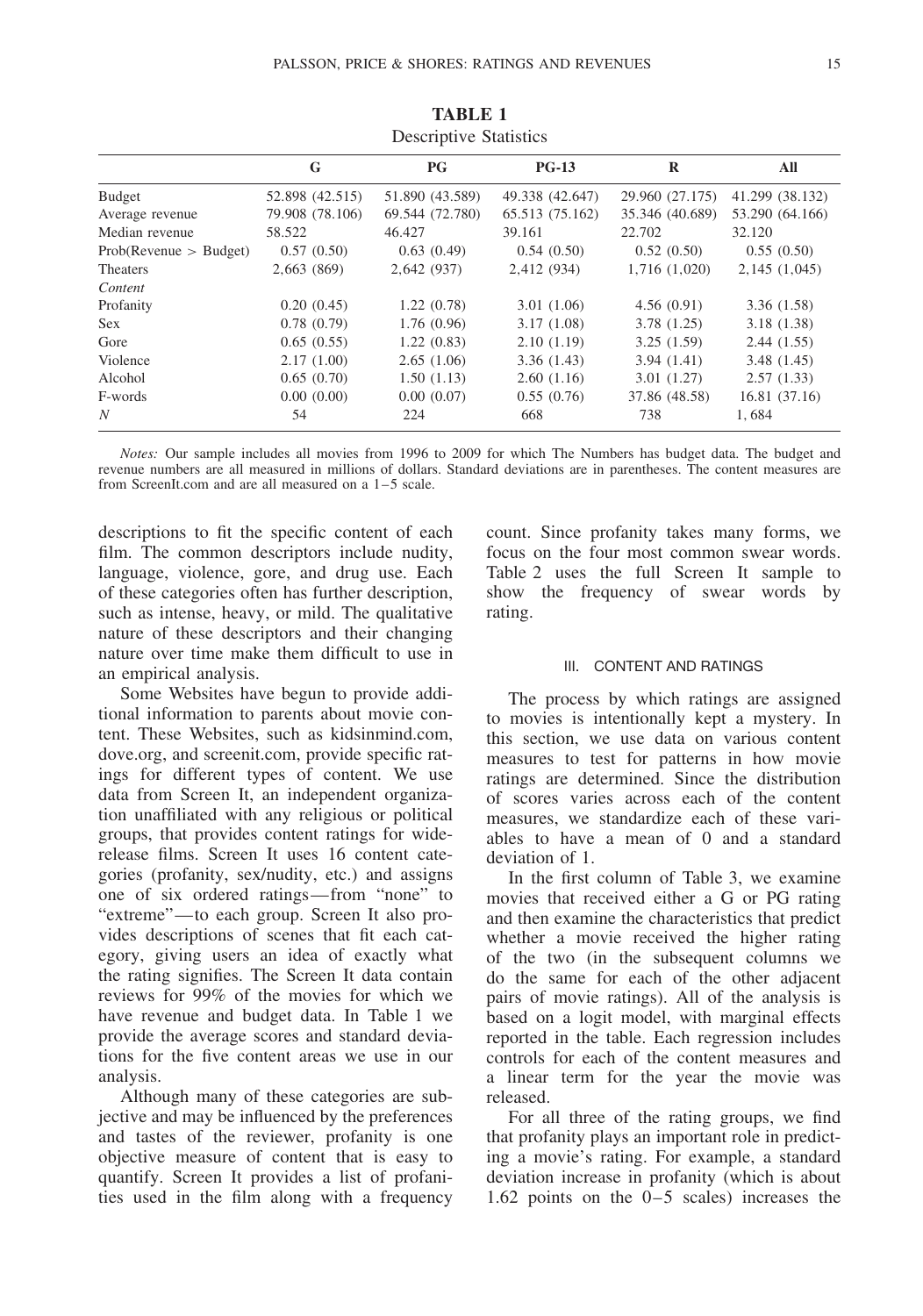|                |    |             |              |          | O<br>$\overline{\phantom{a}}$<br>┙ |                |     |              |     |
|----------------|----|-------------|--------------|----------|------------------------------------|----------------|-----|--------------|-----|
| <b>F-words</b> | G  | $_{\rm PG}$ | <b>PG-13</b> | $\bf{R}$ | $S***$                             | G              | P G | <b>PG-13</b> | R   |
| $\theta$       | 54 | 223         | 375          | 68       | $\Omega$                           | 54             | 184 | 137          | 55  |
| 1              |    |             | 243          | 23       |                                    |                | 21  | 70           | 33  |
| 2              |    |             | 37           | 19       | 2                                  |                | 5   | 57           | 32  |
| 3              |    |             | 10           | 14       |                                    |                |     | 60           | 31  |
| $\overline{4}$ |    |             |              | 26       |                                    |                | 2   | 43           | 27  |
| 5              |    |             |              | 12       |                                    |                | 2   | 32           | 30  |
| $6+$           |    |             | 3            | 576      | $6+$                               |                |     | 269          | 530 |
| $A^{**}$       | G  | P G         | <b>PG-13</b> | $\bf R$  | $H***$                             | G              | P G | <b>PG-13</b> | R   |
| $\theta$       | 54 | 164         | 190          | 156      | $\theta$                           | 51             | 159 | 417          | 412 |
|                |    | 12          | 32           | 30       |                                    | $\overline{2}$ | 32  | 64           | 94  |
| 2              |    | 11          | 35           | 44       | $\overline{c}$                     |                | 14  | 37           | 56  |
| 3              |    | 13          | 36           | 52       | 3                                  |                | 10  | 43           | 36  |
| $\overline{4}$ |    | 9           | 44           | 45       | 4                                  |                | 5   | 23           | 23  |
| 5              |    | 3           | 38           | 52       | 5                                  |                |     | 16           | 31  |
| $6+$           |    | 12          | 293          | 359      | $6+$                               |                | 3   | 68           | 86  |

**TABLE 2** Incidences of Profanity in Each Rating Category

*Notes:* Data obtained from Screen It for 1996–2009. Budget and revenue information did not affect inclusion in the above tables. We examined more closely the three cases of PG-rated movies in which Screen It reported an F-word. In two cases, the F-word was mouthed rather than spoken, and in the other case, a modified version of the F-word was used. A\*\*, H\*\*\*, S\*\*\* indicate common swear words.

**TABLE 3** Relationship between Content and Ratings

|            | PG vs. G            | <b>PG-13 vs. PG</b> | <b>R</b> vs. PG-13  |
|------------|---------------------|---------------------|---------------------|
| Profanity  | $0.258**$ $(0.051)$ | $0.200**$ (0.023)   | $0.593**$ (0.038)   |
| <b>Sex</b> | 0.039(0.026)        | $0.112**$ (0.019)   | $0.164**$ $(0.029)$ |
| Gore       | 0.049(0.037)        | $0.086**$ (0.022)   | $0.314**$ (0.033)   |
| Violence   | $0.064*$ $(0.026)$  | $0.078**$ (0.017)   | $-0.028(0.029)$     |
| Alcohol    | 0.012(0.025)        | 0.027(0.014)        | 0.006(0.025)        |
| Year       | 0.006(0.004)        | $-0.011**$ (0.004)  | $-0.059**$ (0.006)  |
| N          | 278                 | 892                 | 1,406               |

*Notes:* The sample includes all movies rated by Screen It from 1996 to 2009. Estimates are marginal effects from a logit model. In each column, the dependent variable is a dummy variable equal to one if the movie received the more mature rating of the two. All covariates are standardized to mean 0 and standard deviation 1. Standard errors are provided in parentheses. ∗∗Statistical significance at 1% level; ∗statistical significance at 5% level.

probability of receiving an R-rating by about 59 percentage points (among the movies that are rated R or PG-13). In context, a standard deviation increase in the amount of sex in a movie increases the probability of receiving an R-rating by 16 percentage points.

The coefficient on our linear time trend indicates that there has been a "ratings creep" in the assignment of movies to the PG-13 and R categories. Assuming the way that the content measures have been determined at Screen It has stayed constant over this period, these coefficients indicate that a movie that is on the border of being PG or PG-13 has been 1.5 percentage

points *less* likely to get the higher rating each year (controlling for the amount of content in the movie). $3$ 

We use the coefficients of a similar regression to construct a measure of the underlying content of the movie. For example, among the set of movies that are either PG or PG-13, we can use the estimated coefficients from this regression to find a propensity score (or likelihood) that the movie would be given a rating of PG-13 based on the amount of profanity, sex, violence, gore,

3. These results are robust to including year fixed effects rather than a linear time trend as well as instrumenting to eliminate measurement error using Kids in Mind data.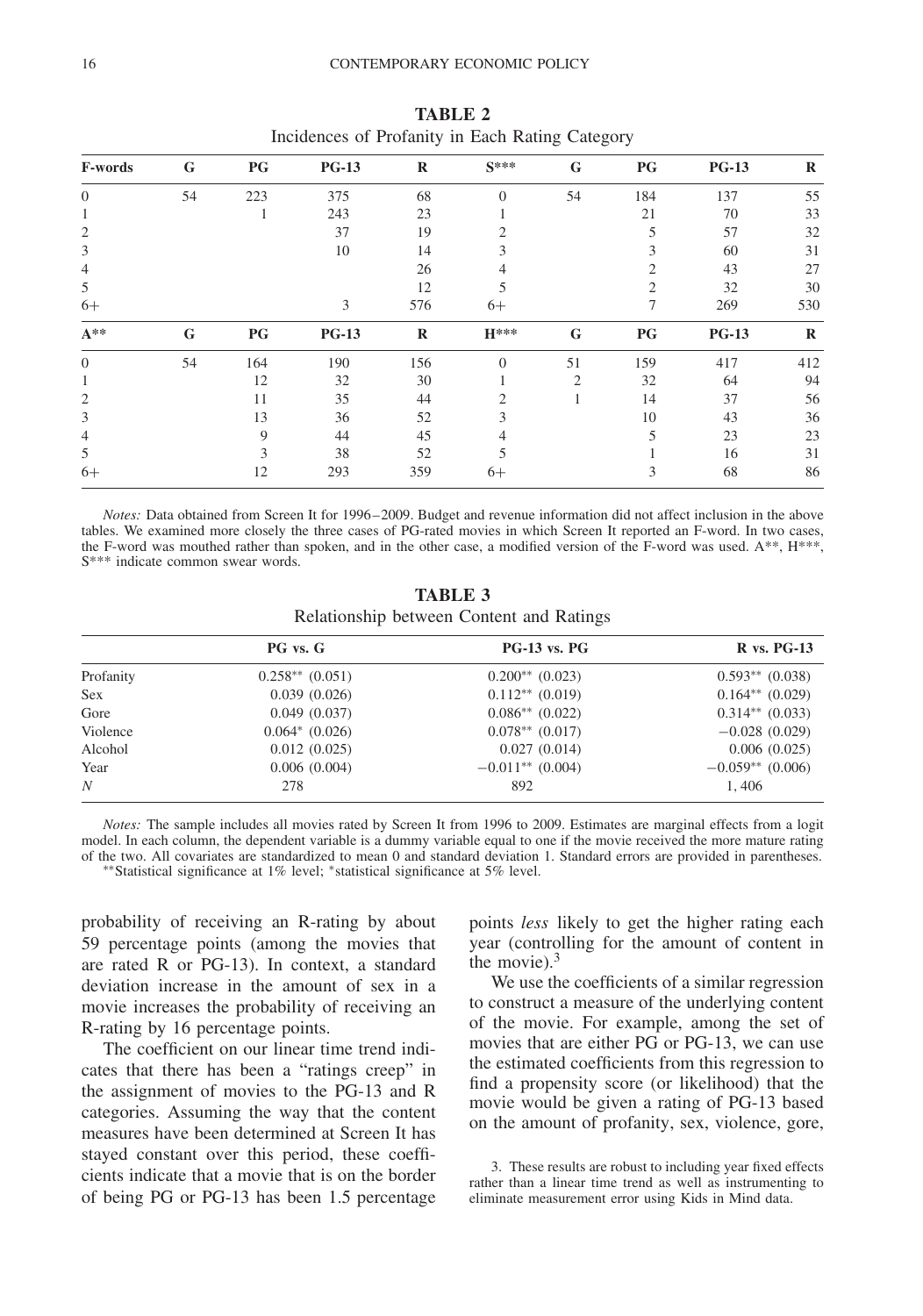**FIGURE 1** Distribution of Content Index



*Notes:* The content index is the propensity score from a regression where the higher rating is the dependent variable. We included controls for the different measures of content included in Table 3.

and alcohol use that is included in the movie. This propensity score allows us to identify a set of movies that were very similar in content, but differ in the rating that they actually received. The regression is identical to the model used in Table 3, except instead of the profanity rating we use the number of curse words in the movie minus the number of F-words so that our content index is unrelated to the F-word instrument we use.

Figure 1 shows a histogram comparing the propensity scores between PG and PG-13 as well as between PG-13 and R movies. Movies that have a content index near 1 are movies that have content which would have made it extremely likely for them to receive the higher rating, while movies with a content index near 0 have content that would have made it very likely for them to receive the lower rating. In both cases, we see an overlap in our content index between each of the two adjoining ratings, though the overlap of R and PG-13 is much larger than the overlap of PG-13 and PG. These overlapping distributions provide a set of movies that have very similar content but for some reason received different ratings. For example, *The Bourne Ultimatum* (2007) has a content index of 0.416 while *The Matrix* (1999) scored a 0.498, though the former received a PG-13 rating and the latter received an R-rating despite these films containing similar content. We use this type of comparison in the next section to examine the effect of ratings on movie revenues.

To identify the effect of ratings on revenues, we also exploit another interesting pattern in how R-ratings are determined. The results in Table 2 illustrate that the F-word plays a specific role in determining ratings. Movies that have any use of the F-word are automatically rated PG-13 regardless of the other contents in the movie.<sup>4</sup> For R-rated movies, the cutoff appears to be around three F-words. In the analysis that follows in the next section, we exploit the sharp change in ratings when three or more F-words are included in a movie. Since the profanity in a film is not openly advertised, the specific number of F-words in a film should only affect the movie's revenues through the rating that it receives.

# IV. RATINGS AND REVENUES

Although past research has measured the differences in revenues across different movie ratings, our primary focus is on the specific effect of the rating separate from the content of the movie. We use the regressions that we estimated

<sup>4.</sup> We examined more closely the one case of a PG-rated movie in which Screen It reported an F-word. In two cases, the F-word was mouthed rather than spoken, and in the other case a modified version of the F-word was used.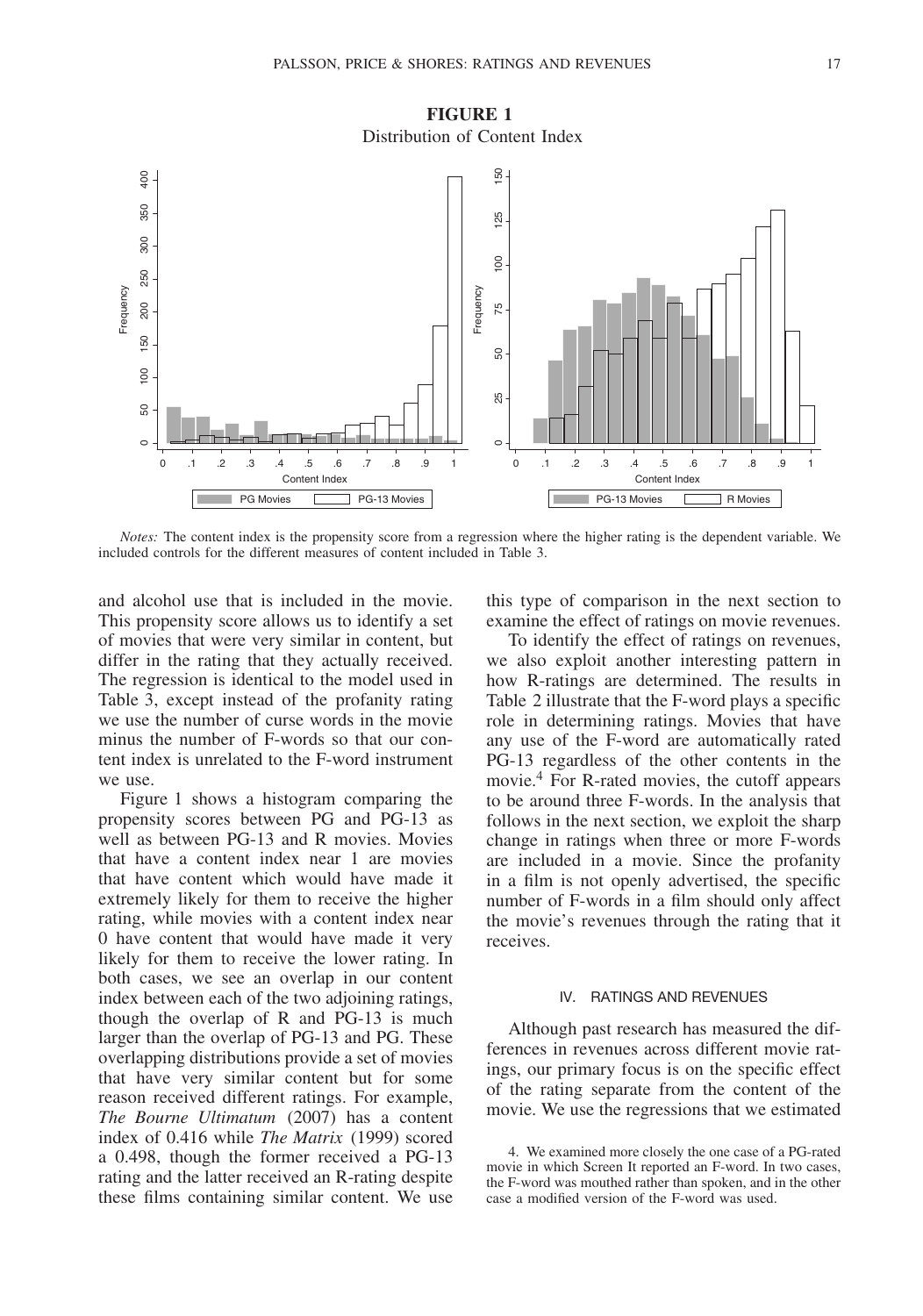|                                   | <b>Full Sample</b>  |                    | <b>Restricted Sample</b> |                   |
|-----------------------------------|---------------------|--------------------|--------------------------|-------------------|
|                                   | <b>OLS</b>          | IV $(f \geq 3)$    | <b>OLS</b>               | IV $(f \geq 3)$   |
| A. Domestic revenues (logged)     |                     |                    |                          |                   |
| $\boldsymbol{R}$                  | $-0.301**$ (0.074)  | $-0.224*(0.099)$   | $-0.250(0.130)$          | $-0.210(0.170)$   |
| Content index                     | 0.307(0.160)        | 0.221(0.177)       | $-0.467(0.958)$          | $-0.489(0.960)$   |
| Log budget                        | $0.633**$ $(0.029)$ | $0.640**$ (0.029)  | $0.798**$ (0.056)        | $0.803**$ (0.058) |
| Observations                      | 1,406               | 1,406              | 378                      | 378               |
| $R^2$                             | 0.462               | 0.462              | 0.553                    | 0.553             |
| $B.$ Domestic revenues $>$ Budget |                     |                    |                          |                   |
| $\boldsymbol{R}$                  | $-0.097**$ (0.033)  | $-0.097*$ (0.045)  | $-0.069(0.062)$          | $-0.036(0.081)$   |
| Content index                     | 0.083(0.073)        | 0.083(0.080)       | $-0.146(0.454)$          | $-0.165(0.455)$   |
| Log budget                        | $-0.101**$ (0.013)  | $-0.101**$ (0.013) | $-0.056*$ (0.027)        | $-0.052(0.027)$   |
| <b>Observations</b>               | 1,406               | 1,406              | 378                      | 378               |
| $R^2$                             | 0.100               | 0.100              | 0.128                    | 0.127             |

**TABLE 4** Effect of Movie Rating on Domestic Revenues (R vs. PG-13)

*Notes*: The sample includes all movies between 1996 and 2009 with public access information on the movie's budget and a Screen It review. Each regression includes controls for genre as well as year, season of release, and distributor-fixed effects. The restricted sample includes movies that have a propensity score between 0.4 and 0.6 based on the regression in the third column of Table 3. Standard errors are in parentheses.

∗∗Statistical significance at 1% level; ∗statistical significance at 5% level.

in Table 3 to assign to each movie a propensity score of how likely it is to receive a particular rating based on the amount of profanity, sex, violence, gore, and alcohol use that it contains. This propensity score aggregates each of the content scores into a single content index. We include the content index in a regression along with the movie's rating and other factors that help predict box office success, such as budget, genre, distributor, the time of year of release, and a linear time trend. We compare movies with similar propensity scores and control for other characteristics, including budget, genre, and year and season of release.

In Table 4, we restrict our sample to all movies that received a PG-13 or R-rating and let the primary independent variable be whether or not the movie received the higher rating (R) and the dependent variable be the log of U.S. revenues. $5^{\circ}$  Along with the budget and content index, we control for genre and include year, season of release, and distributor-fixed effects. In the first column, we find that Rrated movies had 30% lower revenue and were 9.7 percentage points less likely to have their domestic revenues exceed their budget.

We also employ an IV approach in which we exploit the fact that the MPAA has specific

guidelines about the number of F-words that are allowed at each movie rating. We instrument for whether a movie receives an R-rating using an indicator variable for whether or not the movie had three or more F-words. This variable is a strong instrument with an *F*-statistic of over 500 and a partial  $R^2$  of 0.458. For the full sample of movies, our estimates based on this IV approach are very similar to those when we use ordinary least squares (OLS).

These estimates are based on a comparison of all the full set of movies that received either a PG-13 or R-rating. In Figure 1, we show that there are some R-rated movies that include content that makes it very unlikely that they would have been on the margin of receiving a PG-13 rating. Even with a control for the underlying content of the movie, movies with very high (or very low) content index may be a poor comparison group for our analysis. To address this issue, we restrict our analysis to the set of movies that have a content index between 0.4 and 0.6 (about a quarter of our original sample), thus comparing movies with similar amounts of underlying content.<sup>6</sup> We find very similar results as for our full sample when we focus on this more narrowly defined subgroup: the movie that receives the

<sup>5.</sup> Since we include year fixed effects and use log revenues, the results are the same whether we use inflation adjusted revenues and budgets or not. We use the unadjusted numbers for transparency reasons.

<sup>6.</sup> Of movies that were re-rated from R to PG-13, the average content index is 0.54. By nature of the change in ratings, these movies represent the margin on which decisions are made, so movies in this neighborhood are likely marginal as well.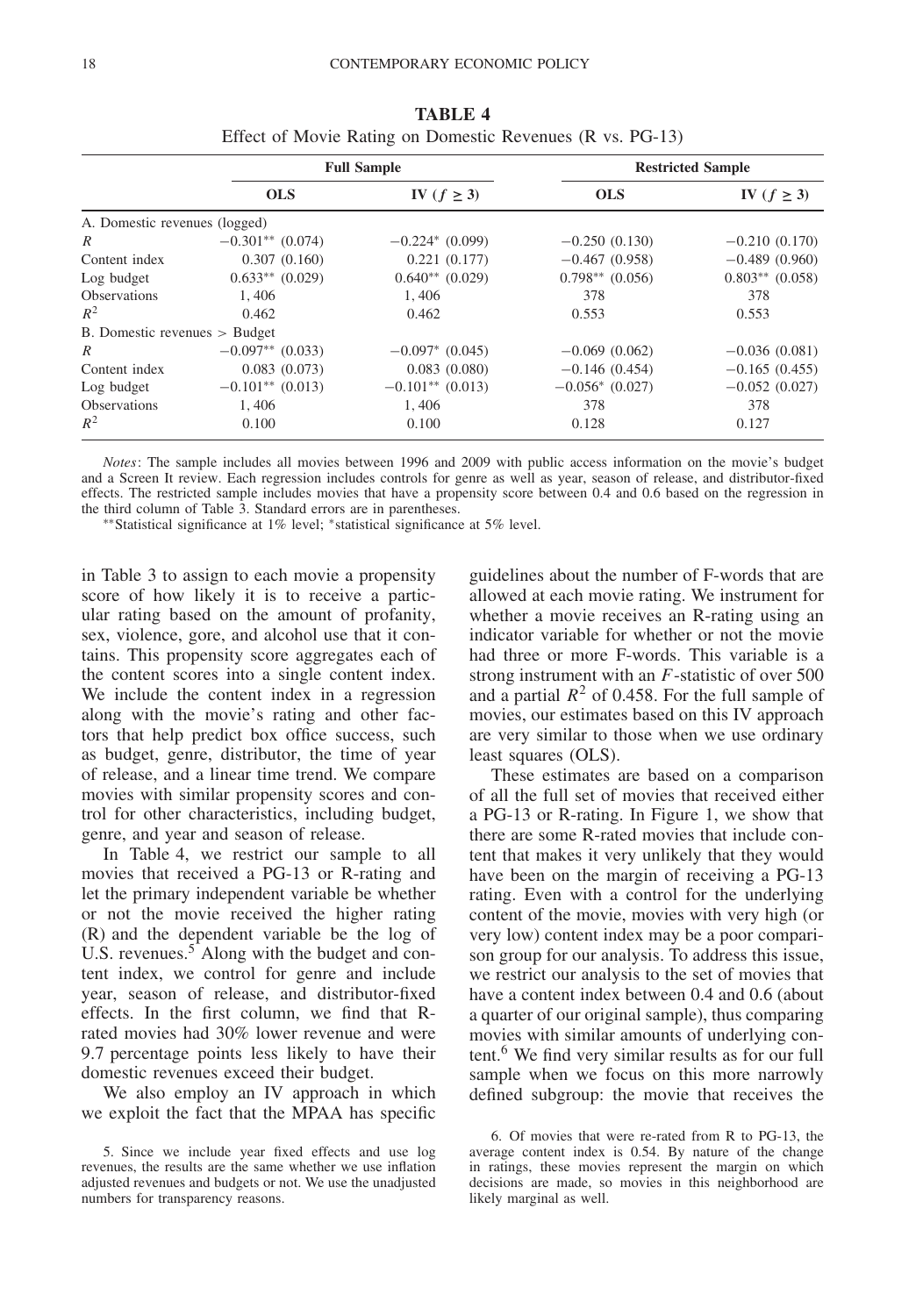|                     | Domestic Revenues (logged) |                     | <b>Domestic Revenues &gt; Budget</b> |                   |
|---------------------|----------------------------|---------------------|--------------------------------------|-------------------|
|                     | Full                       | <b>Restrict</b>     | Full                                 | <b>Restricted</b> |
| $PG-13$             | 0.068(0.113)               | 0.052(0.234)        | $-0.023(0.057)$                      | $-0.010(0.109)$   |
| Content index       | $-0.262(0.161)$            | $-1.099(0.903)$     | $-0.091(0.082)$                      | $-0.264(0.422)$   |
| Log budget          | $0.700**$ (0.038)          | $0.529**$ $(0.108)$ | $-0.075**$ (0.019)                   | $-0.086(0.051)$   |
| <b>Observations</b> | 892                        | 141                 | 892                                  | 141               |
| $R^2$               | 0.421                      | 0.505               | 0.064                                | 0.184             |

**TABLE 5** Effect of Movie Rating on Domestic Revenues (PG-13 vs. PG)

*Notes*: The sample includes all movies between 1996 and 2009 with public access information on the movie's budget and a Screen It review. Each regression includes controls for genre as well as year, season of release, and distributor-fixed effects. The restricted sample includes movies that have a propensity score between 0.3 and 0.7 based on the regression in the second column of Table 3. Standard errors are in parentheses.

∗∗Statistical significance at 1% level.

R-rating will end up with domestic revenues that are 21%–25% lower, and the probability that the domestic revenues will exceed the movie's budget is 3.6–6.9 percentage points lower than if it had received a PG-13 rating, though neither of these results is significant at the 5% level.

In Table 5, we look at the set of movies that received either a PG or PG-13 rating. We use a method similar to the one used in Table 4, but in this case find that, controlling for the underlying content of the movie and other characteristics, there is very little difference in the revenues or likelihood of revenues exceeding the budget for these movies based on their ratings. The coefficients indicate that PG-13 movies receive about 5%–7% greater revenues and are about  $1-2$  percentage points more likely to have theater revenues greater than the budget, though neither of these differences is statistically significant. We exclude the IV estimates from Table 5 since they provide even less precise estimates than the already imprecise OLS estimates.

One likely explanation for the difference in the effects of the PG-13 rating and the R-rating is that while the PG-13 carries with it the warning, "Parents strongly cautioned—Some material may be inappropriate for children under 13," it does not carry any specific restrictions on entry. R-rated movies require that children under the age of 17 be accompanied by a parent or adult guardian. Another explanation is that individuals place greater weight on the signal provided by an R-rating than a PG-13 rating such that crossing the R-threshold to watch a movie requires a stronger pull than crossing the PG-13 threshold. We also examine another channel through which a movie's rating affects its revenue: the number of theaters in which a film is released. Our regression uses the number of theaters in which a movie was shown in the week of its widest release, typically the first week, as the dependent variable. The results in row A of Table 6 indicate that an Rrating reduces the number of theaters by about 250–360 in the full sample and by 370–380 in the restricted sample. Because theater companies make decisions to host movies based on their belief of how well the movie will do, the number of theaters that take a movie is a proxy for the expected return (Moretti 2011).This suggests that theater owners expect that R-rated movies have a lower expected return than their PG-13 counterparts.

One potential limitation of these results is that the MPAA allows movie producers to appeal the original rating they receive or to make changes to the movie and have the movie be re-rated. The primary concern is that it might be the case that among movies that are on the border of two ratings, it might be the movies that are expected to have higher revenues that chose to appeal the original decision or make the changes necessary to receive the lower rating. To examine the extent to which this might be a problem in our data we collected data from the MPAA weekly bulletin, which announces the movies which received a rating that week, including those that were appealed or re-rated. Between January1990 and December 2010, the MPAA reported rating 15,663 movies, of which 241 (about 1.55%) received a second look from the ratings committee. Among these movies, there were 80 films that were changed from rated R to rated PG-13 and 7 films that changed from PG-13 to R. For this subset of movies the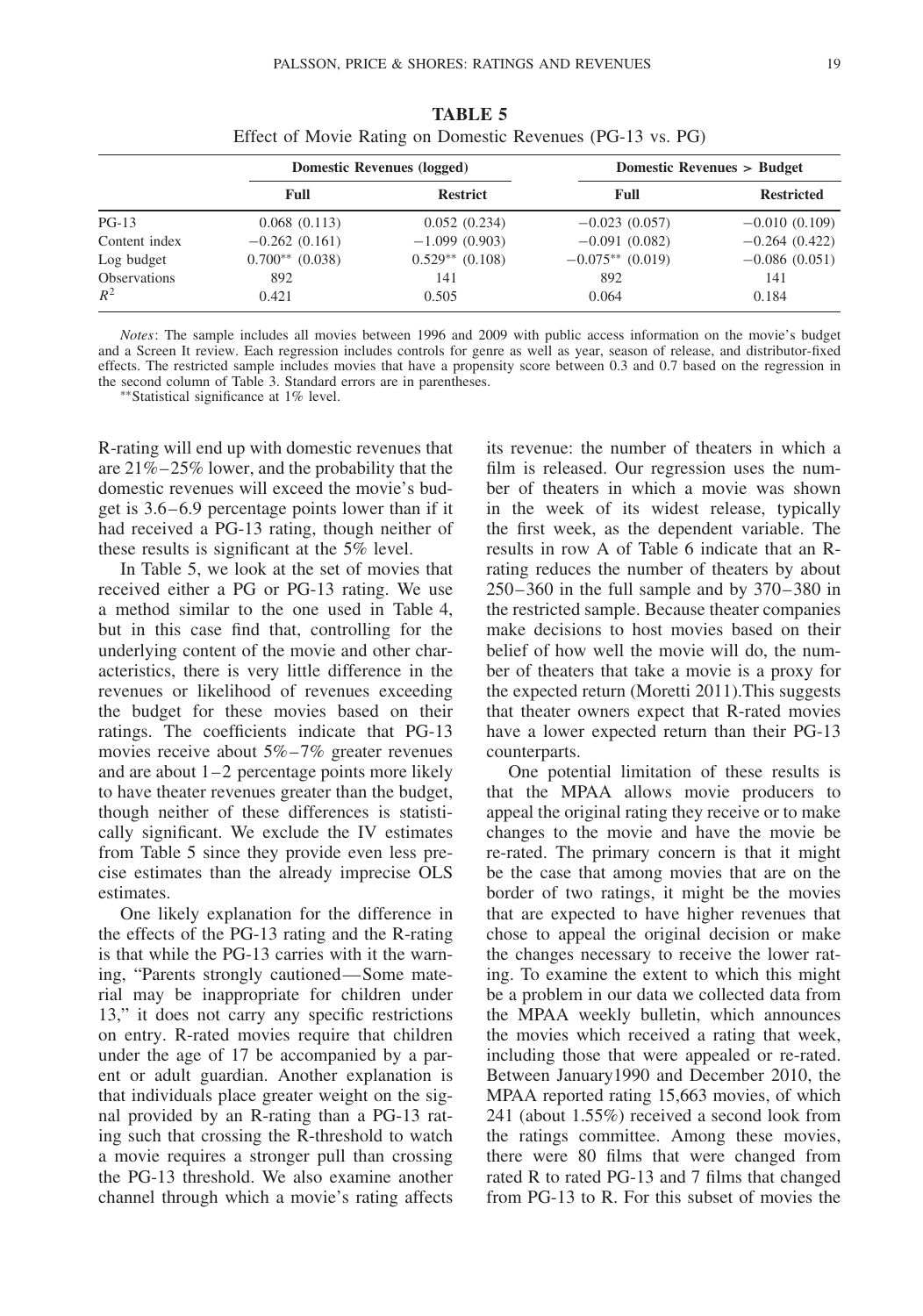|                                                                             |                                           | <b>Full Sample</b>                        | <b>Restricted Sample</b>                  |                                          |  |
|-----------------------------------------------------------------------------|-------------------------------------------|-------------------------------------------|-------------------------------------------|------------------------------------------|--|
| <b>Outcomes</b>                                                             | <b>OLS</b>                                | IV( $f \geq 3$ )                          | <b>OLS</b>                                | IV $(f \geq 3)$                          |  |
| A. Number of theaters<br>B. Domestic sales (with<br>Rotten Tomatoes rating) | $-360.6^*$ (45.513)<br>$-0.454**$ (0.070) | $-253.0^*$ (61.676)<br>$-0.407**$ (0.096) | $-382.0^*$ (78.729)<br>$-0.449**$ (0.123) | $-372.2*$ (102.785)<br>$-0.346*$ (0.165) |  |
| <b>Observations</b>                                                         | 1.406                                     | 1,406                                     | 378                                       | 378                                      |  |

**TABLE 6** Alternative Specifications (R vs. PG-13)

*Notes:* Each cell is a separate regression with the same specification and controls as Table 4 and the number that we report is the coefficient on whether the movie was R-rated or not. The regression in row A contains an additional control for the average Rotten Tomatoes rating received by the movie. The dependent variable in row B is the number of domestic theaters in which the movie has shown. Standard errors in parentheses.

∗∗Statistical significance at 1% level; ∗statistical significance at 5% level.

average revenue is \$32 million and the median is \$17 million, well below the average revenue for PG-13 films of \$65 million and the median of \$39 million. These results suggest that the role of the appeals and re-rating of movies would be only a very minor problem for our analysis.

Another possible limitation to our estimated effects is that, although we can control for several characteristics of the film, we do not include a measure of the quality of the movie. As a final robustness check, we use data from Rotten Tomatoes for most of the films in our sample and re-estimate the results from Table 4, but include an additional control for the fraction of critics that gave the movie a positive review (the most prominently displayed measure of movie quality on the Website). Our estimates of the effect of a movie's ratings on revenues, which we provide in row B of Table 6, are even larger when we control for this measure of quality.

# V. CONCLUSION

There is a growing body of evidence documenting the degree to which ratings, rankings, and warning labels influence consumer decisions. This is an encouraging prospect for policy makers who want to influence consumer decisions by providing better information about products. This information can be particularly important for products that could potentially harm certain consumers. Specific forms of information have been designed to protect children from unhealthy foods, registered sex offenders (Pope 2008), prescription drugs with side effects for children (Parkinson et al. 2010), and, in this case, inappropriate media content.

One puzzle that has arisen in response to nutrition labels is that, while the labels seem to have little impact on consumer decisions (Cowburn and Stockley 2005), they do have a large impact on the producer decisions (Caswell and Padberg 1992; Golan et al. 2001). In this article, we document a setting that appears to be the exact opposite. Consumers are more likely to attend lower-rated films, but movie studios continue to produce a large fraction of films with higher ratings.

One possible explanation for the higher number of R-rated movies is that the difference in average revenues that we estimate in this article may differ from the difference in the expected marginal revenue under each of the two ratings. The degree to which marginal revenues will differ from the average revenues is likely to depend on the number of movies of each rating being released during the relevant time period as well as the degree to which consumers are willing to substitute between R and PG-13 movies.

Future research could combine the insights from this article about the effects of ratings with the structural approach that has been used to examine the relationship between release date and revenue (Einav 2007, 2010; Krider and Weinberg 1998). Einav (2007) notes that since there is virtually no price competition between movies in theaters, the one short-run margin on which movies can compete is their release date. Our results suggest that, for some movies, another margin on which movies can compete is by editing the content slightly to obtain a different rating. It is likely that a structural model that jointly estimates both of these decisions could provide insight into the marginal revenue implications of both release date and rating.